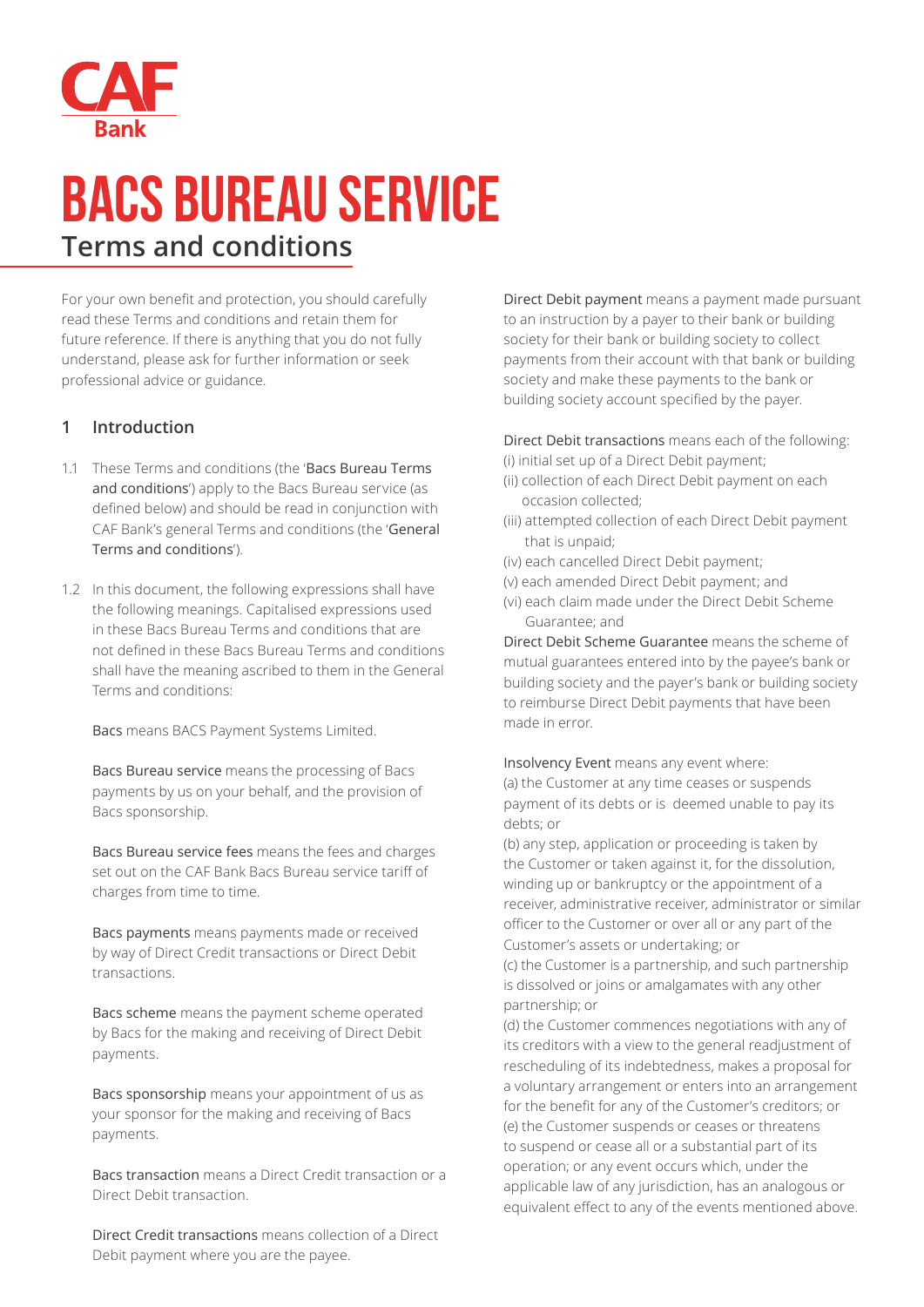- 1.3 In this document; references to 'we', 'us', 'our', or 'Bank' are references to CAF Bank Limited; and references to 'you' or 'your' are references to the organisation in whose name the account has been opened.
- 1.4 These Bacs Bureau Terms and conditions are separate Terms and conditions applicable to the Bacs Bureau service for the purposes of condition 2.3 of the General Terms and conditions.
- 1.5 You have been provided with a copy of the General Terms and conditions as part of your relationship with us for the Account. You can request additional copies of these Terms and conditions or the General Terms and conditions at any time.

### **2 Appointment and services**

- 2.1 In order to apply for Bacs Bureau services you must first have a CAF Cash Account.
- 2.2 We may decline to accept your application for Bacs Bureau service. Reasons might include:
	- 2.2.1 we have previously needed to return items unpaid on your Account; or
	- 2.2.2 your Account is a dormant account.
- 2.3 Where your application for our Bacs Bureau service is accepted by us:
	- 2.3.1 we will, subject to these Bacs Bureau Terms and conditions, provide the Bacs Bureau service to you in all material respects and using reasonable care and skill;
	- 2.3.2 we will use reasonable endeavours to make available to you at all times a web-based facility through which you can set up, amend and cancel your Direct Debit payments; and
	- 2.3.3 we will use reasonable endeavours to ensure that collection of Direct Debit payments is made on or immediately after the payment date advised by you via the web-based facility we make available to you for the processing of your Direct Debit payments from time to time.
- 2.4 We will provide you with reasonable assistance to enable you to set up as a user of such web-based facility we make available to you for the processing of your Direct Debit payments from time to time.
- 2.5 The Bacs Bureau service is conditional on Bacs sponsorship being in place.
- 2.6 We will provide you with any reports we receive from Bacs in respect of your Bacs payments.
- 2.7 We may, after 6 (six) months, destroy any data held in relation to:
	- $\blacksquare$  in respect of a Direct Debit payment, any payer; and

 $\blacksquare$  in respect of a Direct Credit transaction, any payee; including but not limited to any electronic or paper records, whether provided by such payer or payee, or by their bank or building society. It will be your sole responsibility to retain copies of any such data that you require for your own records.

## **3 Your obligations, representations and warranties**

- 3.1 You are responsible for:
	- 3.1.1 ensuring that the details of instructions for Direct Debit payments, including but not limited to the details of the payee, the amount and the details of the payee's bank or building society account, are complete, accurate and not misleading;
	- 3.1.2 ensuring that you check the details of any statements or reports that we send to you in respect of your Bacs transactions, reconcile these against your Account statements, and notify us promptly if you become aware of anything that you feel may be an error or inaccuracy;
	- 3.1.3 ensuring that any information that we reasonably require from you in order to provide the Bacs Bureau service is provided promptly and is complete, accurate and not misleading;
	- 3.1.4 co-operating with us wherever necessary for us to deliver the Bacs Bureau service in an efficient and appropriate manner, including in respect of any applicable requirements from Bacs;
	- 3.1.5 ensuring that you have appropriate consents, authorities, permissions or similar necessary to take out, maintain and operate Bacs transactions on each date that the Bacs Bureau services are to be provided;
	- 3.1.6 complying with any requests for further information in respect of your payees or payers that we may have from time to time in order to comply with our legal and regulatory obligations, including but not limited to our obligations in respect of fighting finance crime;
	- 3.1.7 ensuring that you do not exceed, in aggregate, the credit limit that we have notified to you from time to time; and
	- 3.1.8 ensuring that you are, at all times that you use the Bacs Bureau service, compliant with the rules of the Direct Debit Scheme and the Direct Credit Scheme as set out in the Service User's Guide and Rules as issued by Bacs and as the same may be amended from time to time.
- 3.2 You warrant and represent to us, on each occasion on which you use the Bacs Bureau service, that:
	- 3.2.1 the Direct Debit payment or Direct Credit Transaction in question is not fraudulent and will not result in the commission of an offence under any applicable anti-money laundering or combating terrorist financing laws or regulations;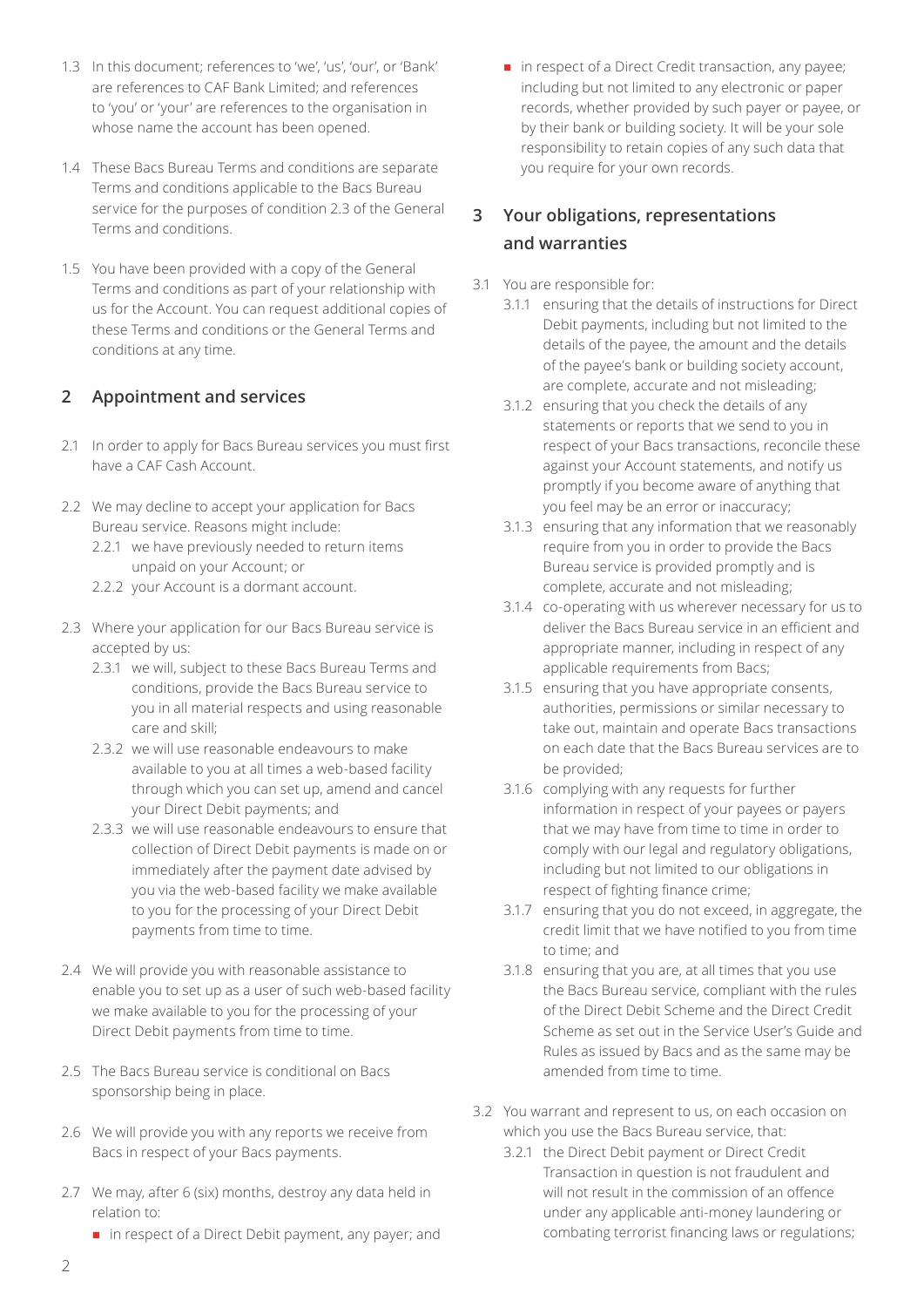- 3.2.2 you have appropriate consents, authorities, permissions or similar necessary to undertake the Bacs transaction in question;
- 3.2.3 you have disclosed to us all material facts, information or matters regarding the nature of your business or the Bacs transaction in question that you knew or, acting as a reasonably prudent person, ought to have known would influence us in deciding whether or not to provide the Bacs Bureau service to you; and
- 3.2.4 you have not exceeded, and will not through the Bacs transaction in question exceed, in aggregate, the credit limit that we have notified to you in writing from time to time.

### **4 Authorisation**

- 4.1 We may refuse to carry out a Bacs transaction if we reasonably think that:
	- 4.1.1 this is necessary on the grounds of fraud prevention or in order to meet any other legal or security measure; or
	- 4.1.2 we are required to do so by law; or
	- 4.1.3 action is taken by a third party which prevents us from executing the Bacs transaction; or
	- 4.1.4 there are technical issues which prevent us from executing the Bacs transaction; or
	- 4.1.5 the security details relating to access to the web-based facility for managing your Bacs transactions have been lost, stolen or are being used by someone else or we believe that they are being used illegally or fraudulently; or
	- 4.1.6 the Bacs transaction is not properly authorised; or
	- 4.1.7 circumstances beyond our reasonable control prevent us from offering a normal service (such as an act of terrorism, computer failure or industrial action).
- 4.2 We may refuse to make or authorise a payment if you do not have sufficient cleared funds in your Account or if this would cause your Account to go overdrawn or would cause you to breach, in aggregate, the credit limit for Bacs transactions that we have notified to you from time to time.
- 4.3 If our reason for declining the Bacs transaction was based on incorrect information, we will agree with you what needs to be done to correct that information.
- 4.4 Where we do not carry out a Bacs transaction because circumstances beyond our reasonable control prevent us from offering a normal service, we will respond proportionately to the circumstances in question and take all reasonable steps to ensure that the restrictions are lifted as soon as practicable to minimise the inconvenience to you. We will, where reasonably practicable, give you advance notice.
- 4.5 If authorisation is given, a Direct Debit payment will immediately reduce the total amount that can be drawn from your Account, even if the payment has not actually been deducted from the Account by then.
- 4.6 You must pay all Direct Debit payment amounts from your Account if it is clear that the Bacs transaction has been authorised by you.

## **5 Bacs Sponsorship**

- 5.1 Where we are not already acting as your Bacs sponsor, your application for Bacs Bureau services will be deemed to also be an application for us to nominate you to a sponsoring bank.
- 5.2 We agree to give your sponsoring bank an undertaking and indemnity in such form as that sponsoring bank requires from time to time.
- 5.3 You agree that:
	- 5.3.1 we may make a payment under the indemnity without requiring proof or making any enquiry that the sum or sums demanded from you are properly due and payable. We may make the payment even if the sums demanded from us are not in fact payable or due, either at the time when you make the payment or at all. We may also make payment even if we dispute the validity of the demand;
	- 5.3.2 you will reimburse us on demand for all sums paid by us in connection with the indemnity. We may in any case debit your Account with all sums paid by us in connection with the indemnity and may further debit your Account with any indemnity payment payable by you as set out in 5.3.3 below;
	- 5.3.3 you will indemnify us on demand against all claims, demands, costs, charges and expenses which may be brought or preferred against us, or which we may incur arising out of or in connection with the indemnity, unless directly due to our negligence or default;
	- 5.3.4 if the amount to be debited to your Account is denominated in a currency different from the currency in which you are to pay us, we may, unless you have agreed other settlement arrangements with us, make any such debits in the currency of your Account at our rate of exchange ruling when we make such a debit; and
	- 5.3.5 you agree that you will sign a direct debit indemnity in favour of the sponsoring bank in such form as the sponsoring bank shall required from time to time.
- 5.4 You agree that we can withdraw our nomination on demand and that you shall still be liable to us under 5.3 above in respect of matters happening before the nomination is withdrawn.